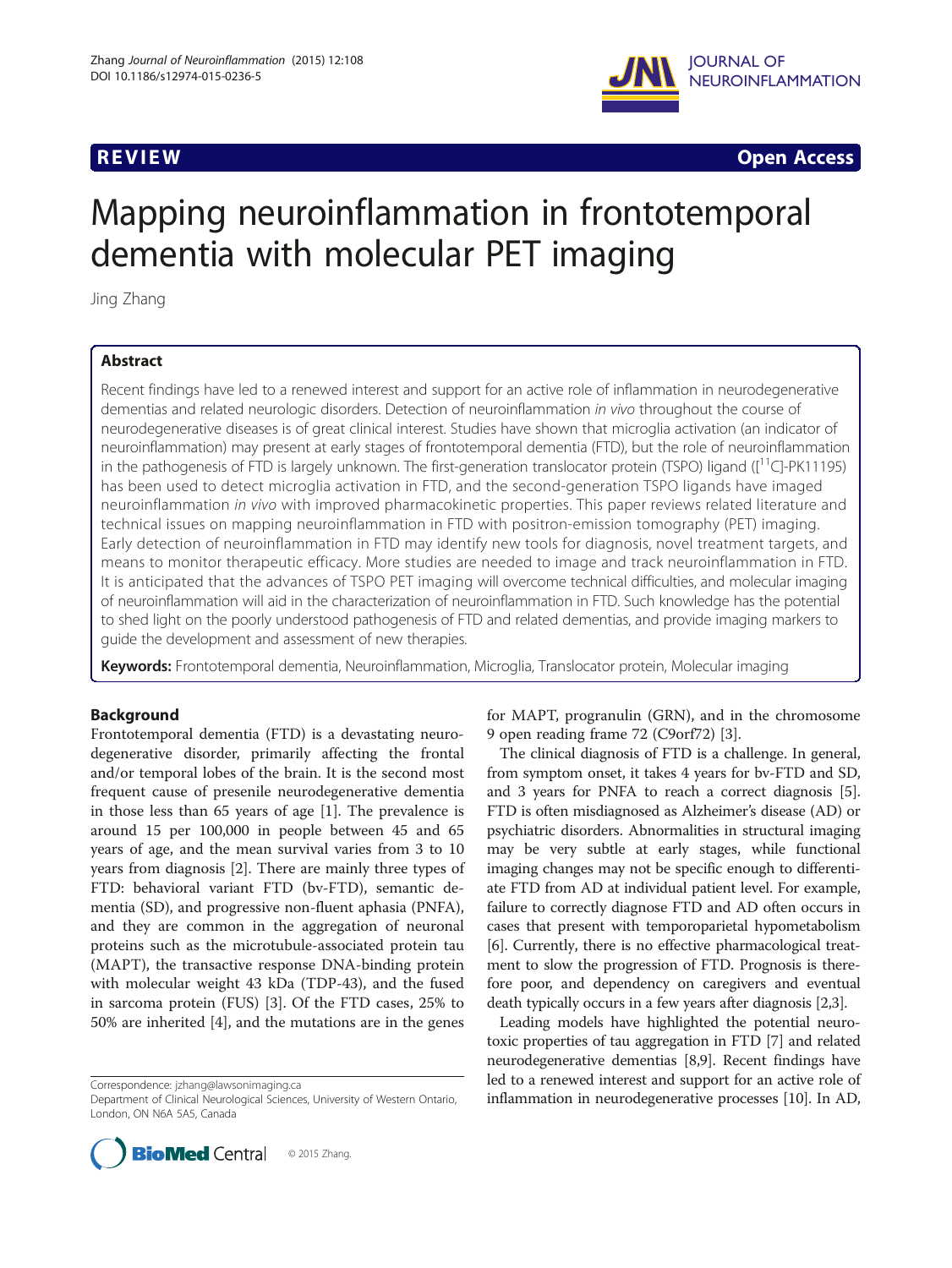chronic neuroinflammation appears to be a central process in AD pathophysiology [\[11,12](#page-4-0)], and there are promising targets in modulation of neuroinflammation for AD treatment [[12](#page-4-0)]. Further, a link has been proposed recently between neuroinflammation and specific forms of FTD, suggesting that neuroinflammation is an important component of FTD [\[10,13\]](#page-4-0). Consequently, early detection of neuroinflammation in FTD may identify new tools for diagnosis, novel treatment targets, and means to monitor therapeutic efficacy.

Pathological protein aggregation and neuroinflammatory responses may begin before patients start experiencing AD or FTD symptoms [\[10,11](#page-4-0)]; thus, neuroinflammation could be an early marker for neurodegenerative dementias. Since the neuroinflammatory response may mediate the outcome of brain tissue in many neurologic diseases including stroke, epilepsy, and neurodegenerative disorders, it is of great clinical interest to detect neuroinflammation accurately and reliably [\[14\]](#page-4-0). Positron-emission tomography (PET) imaging with radioligands that label activated microglia, a key cellular component of the neuroinflammatory response, offers a potential means to characterize neuroinflammation in vivo. Increases in the translocator protein (TSPO, 18 kDa) expression detected by PET imaging with radioligands of TSPO or peripheral benzodiazepine receptor (PBR) is recognized as a biomarker of activated microglia [[15\]](#page-4-0), which might aid in the diagnosis of early FTD. In this paper, the existing evidence on neuroinflammation in FTD and PET imaging of neuroinflammation in FTD with TSPO ligands is reviewed and related technical issues are discussed.

## Neuroinflammation in FTD

Compared with healthy subjects and AD patients, an increased prevalence of related autoimmune diseases has been reported in FTD patients with semantic variant primary progressive aphasia (svPPA) who were GRN mutation carriers [\[13,16\]](#page-4-0). It has also been found that a proapoptotic protein (regulated partially by vasoactive neuropeptides) in astrocytes called Bax showed immunoreactivity in FTD, which suggested autoimmunity in the pathology of FTD [[17\]](#page-4-0). In tau-negative FTD, neuroinflammation may play a more important role in the pathogenesis of FTD because mutations in the progranulin (GRN) genes lead to tau-negative FTD [[10](#page-4-0)]. Progranulin acts as a mediator of the inflammatory response [\[18\]](#page-4-0), and deficiency in progranulin may lead to greater microglial activation and a dysregulated inflammatory response in microglia that could cause neuron death and disease progression in FTD [\[10](#page-4-0)]. In addition, head trauma that triggers neuroinflammation has been associated with behavioral variant FTD [\[19\]](#page-4-0). Furthermore, some biomarkers of inflammation, such as elevated cytokines

(for example, tumor necrosis factor  $(TNF)-\alpha$ ) in the cerebrospinal fluid (CSF), have been observed in patients with FTD [[20](#page-4-0)]. These findings support the hypothesis that neuroinflammation has a detrimental role in FTD [[10](#page-4-0)]. However, the pathogenesis of FTD, in particular the role of neuroinflammation, is still poorly understood.

Microglia are the resident immune cells in the central nervous system (CNS), representing the first line of defense against pathogens: they sense subtle pathological changes and become activated before obvious functional or anatomical abnormalities occur. Normal protective microglia mediate clearance of abnormal protein (such as Aβ or tau) aggregates, remove cell debris, and promote neuroregeneration. However, activated microglia secrete inflammatory mediators (for example, interleukin (IL)-1β), coactivate astrocytes, and induce neuronal death, which further increases brain tissue damage with amplified microglial activation [\[14](#page-4-0)]. The neuroinflammatory reaction involves dramatic upregulation of a mitochondrial transmembrane protein, TSPO, which is a marker for microglial activation and a target for imaging neuroinflammation with PET ligands designed to bind TPSO. It has been reported that PET imaging with the widely used first-generation TSPO ligand  $[$ <sup>11</sup>C $]$ -PK11195 detected neuroinflammation in patients with mild cognitive impairment (MCI) [\[21\]](#page-4-0). This and other evidence [[22](#page-4-0)-[25](#page-5-0)] suggests that neuroinflammation is an early and continuous process in neurodegenerative dementias [[26](#page-5-0)]. It is now known that microglia detect pathogen-associated molecular patterns (PAMPs) and danger-associated molecular patterns (DAMPs) through pattern recognition receptors (PRRs), and in neurodegenerative disorders, microglia cannot discriminate between invading pathogens and aberrant molecules (or abnormal proteins) of the host, which leads to DAMP-triggered neuroinflammation through sustained and excessive release of proinflammatory cytokines such as IL-1β [[10\]](#page-4-0). In addition, age-related microglia priming is crucial in exaggerated neuroinflammation [[27](#page-5-0)], and microglial activation may be related to dementia progression [[28](#page-5-0)].

Genes related to microglial activation (for example, a variant of the triggering receptor expressed on myeloid cells 2 (TREM2)) have now been associated with FTD [[29,30\]](#page-5-0). Abnormal protein aggregates such as amyloid or tau deposition could cause microglial activation. New hypothesis has suggested that microglia could be functionally impaired by abnormal protein aggregates, leading to reduced microglial motility and phagocytic activity in vivo [\[31\]](#page-5-0). There is evidence that sustained exposure to bacterial lipopolysaccharide (LPS) or other pro-inflammatory mediators restricts microglial phagocytosis of protein aggregation and suppresses axonal transportation [[10](#page-4-0)]. Several animal studies and postmortem studies have revealed that neuroinflammation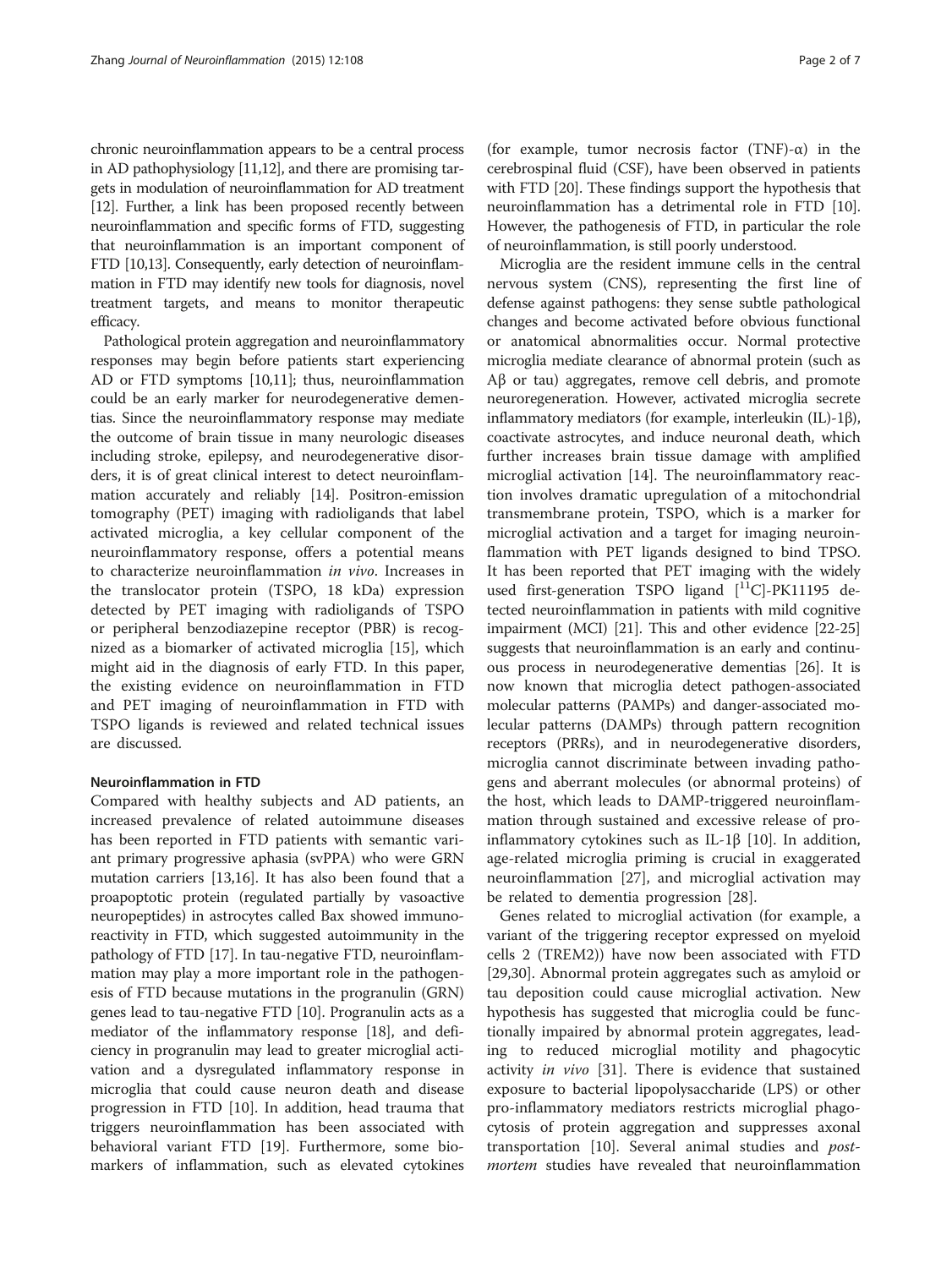stimulated neuronal degeneration [\[32,33](#page-5-0)]. On the other hand, microglia-driven neuroinflammation could lead to the formation of tau aggregation [\[34](#page-5-0)]. In FTD, the neuronal and axonal degeneration are sufficient to induce microglial activation [[19](#page-4-0)].

Few studies to date have examined neuroinflammation in vivo in FTD patients. Molecular PET imaging with [ 11C]-PK11195 has found that compared with controls, the mean  $\binom{11}{ }$ C]-PK11195 binding was significantly increased in patients with FTD  $(n = 5)$ , including four patients with progressive non-fluent aphasia and one patient with behavioral variant FTD) in regions such as the left dorsolateral prefrontal cortex and the right hippocampus and parahippocampus [[35\]](#page-5-0). The pattern of microglial activation partially overlapped with the pattern of brain atrophy, but there was also increased [ 11C](R)-PK11195 binding in regions contralateral to predominant lobar atrophy suggesting that microglial activation was present at early stages of FTD prior to anatomical changes [[19\]](#page-4-0). Using postmortem brain tissues, Vennetic et al. found that  $\tilde{[}^{11}C]-PK11195$  binded specifically to activated microglia in FTD, and the binding was correlated with microglial activation identified by immunohistochemistry in situ [[36](#page-5-0)]. Postmortem immunohistochemistry study further demonstrated that compared with controls, higher level of microglial activation detected by  $[^{11}C]$ -PK11195 was found in the frontal and temporal cortex in patients with FTD  $(n = 78)$ , and greater microglial activation was found in the temporal subcortical white matter in FTD-MART than in other FTD genetic types [[37](#page-5-0)].

In neurodegenerative disorders such as FTD, there is a common pattern in the mechanisms of sensing abnormal protein aggregates, activating microglia, transducing to the release of cytokines, and amplifying the neurotoxic effects in a chronic inflammatory process [\[14](#page-4-0)]. A better understanding of the immune response in the brain is critical for possible modulation of microglial activity to slow down or reverse the course of neurodegeneration [\[14](#page-4-0)]. Further development of PET imaging with TSPO ligands represents a potential in vivo tool for tracking the progression of neuroinflammation in neurodegenerative disorders such as FTD.

# Molecular PET imaging with second-generation TSPO ligands

The value of TSPO PET imaging is in detecting microglia activation in the diseased brain, visualizing neuroinflammation and its progression, and monitoring treatment effect, which is highly needed in the diagnosis and treatment of FTD. TSPO is an interesting target for molecular PET imaging because it is involved in a number of neurodegenerative disorders (such as AD, FTD, and Parkinson's disease (PD)) and neuroinflammatory disorders (such as ischemic stroke and multiple sclerosis). However, there are several limitations in the first-generation TSPO ligand [ 11C]-PK11195, mainly high non-specific binding, low brain penetration, and high plasma protein binding, which may explain the negative findings in several studies using  $[$ <sup>11</sup>C]-PK11195 [[38,39\]](#page-5-0). In recent years, novel tracers such as  $[^{11}C]$ -DAA1106,  $[^{11}C]$ vinpocetine,  $[^{11}C]$ -DPA-713,  $[^{11}C]$ -PBR28,  $[^{18}F]$ -FEDAA1106,  $[^{18}F]$ -PBR06,  $[^{18}F]$ -PBR111,  $[$ <sup>18</sup>F]-DPA-714, and  $[$ <sup>18</sup>F]-FEPPA have been developed as the second-generation TSPO radioligands. Comparative studies showed that novel TSPO ligands such as  $[{}^{18}F]$ -DPA-714 have higher specific binding and lower nonspecific binding than  $[$ <sup>11</sup>C $]$ -PK11195 in rodent models [[40,41\]](#page-5-0). Further, Venneti et al. reported that  $[^{3}H]$ -DAA1106 showed a higher binding affinity than  $[$ <sup>11</sup>C $]$ -PK11195 in *postmortem* brain tissues of patients with neurodegenerative disorders such as FTD [\[36\]](#page-5-0). Similarly, Vas et al. found higher binding of  $\vert^{11}$ C vinpocetine than [ 11C]-PK11195 in patients with multiple sclerosis [\[42](#page-5-0)]. These findings suggest that the second-generation TSPO ligands are better than the first-generation TSPO ligand [<sup>11</sup>C]-PK11195 in imaging activated microglia in vivo in neurodegenerative disorders due to improved pharmacokinetic properties [\[36\]](#page-5-0).

In recent years, PET imaging with novel TSPO radioligands has been applied to visualizing neuroinflammation in neurodegenerative disorders, although there is very limited data on in vivo PET imaging with the secondgeneration TSPO tracers in FTD. Using PET imaging with  $\lceil$ <sup>11</sup>C]-DAA1106, Miyoshi *et al.* examined patients with FTD  $(n = 3)$  who were presymptomatic MART gene carriers with parkinsonism linked to chromosome 17 (FTDP-17) and found increased microglial activation in regions such as frontal cortex in patients compared with controls, although such increase was not overt throughout the diseased brain in FTD [\[43\]](#page-5-0). In addition, regional increased [11C]-DAA1106 binding has been found in patients with MCI ( $n = 7$ ) compared to healthy controls [[22](#page-4-0)], and patients with AD ( $n = 19$ ) had greater regional [<sup>11</sup>C]-PBR28 binding than controls, which was correlated with severity of the disease [[44](#page-5-0)]. These findings suggest that neuroinflammation is an intrinsic process in tau pathology, which exists even at a presymptomatic stage.

However, research on imaging neuroinflammation with the second-generation TSPO ligands is still in its infancy, and the sample sizes of such research are usually small. In vivo and in vitro studies with the second-generation TSPO ligands have shown significant inter-subject variability because of differences in binding affinity in individual subjects [\[44-47\]](#page-5-0). Three affinity patterns of binding variations have been reported: high-affinity binders (HABs), lowaffinity binders (LABs), and mixed-affinity binders (MABs) [[47,48](#page-5-0)]. A single polymorphism (rs6971) located in the exon 4 of the TSPO gene determines the binding affinity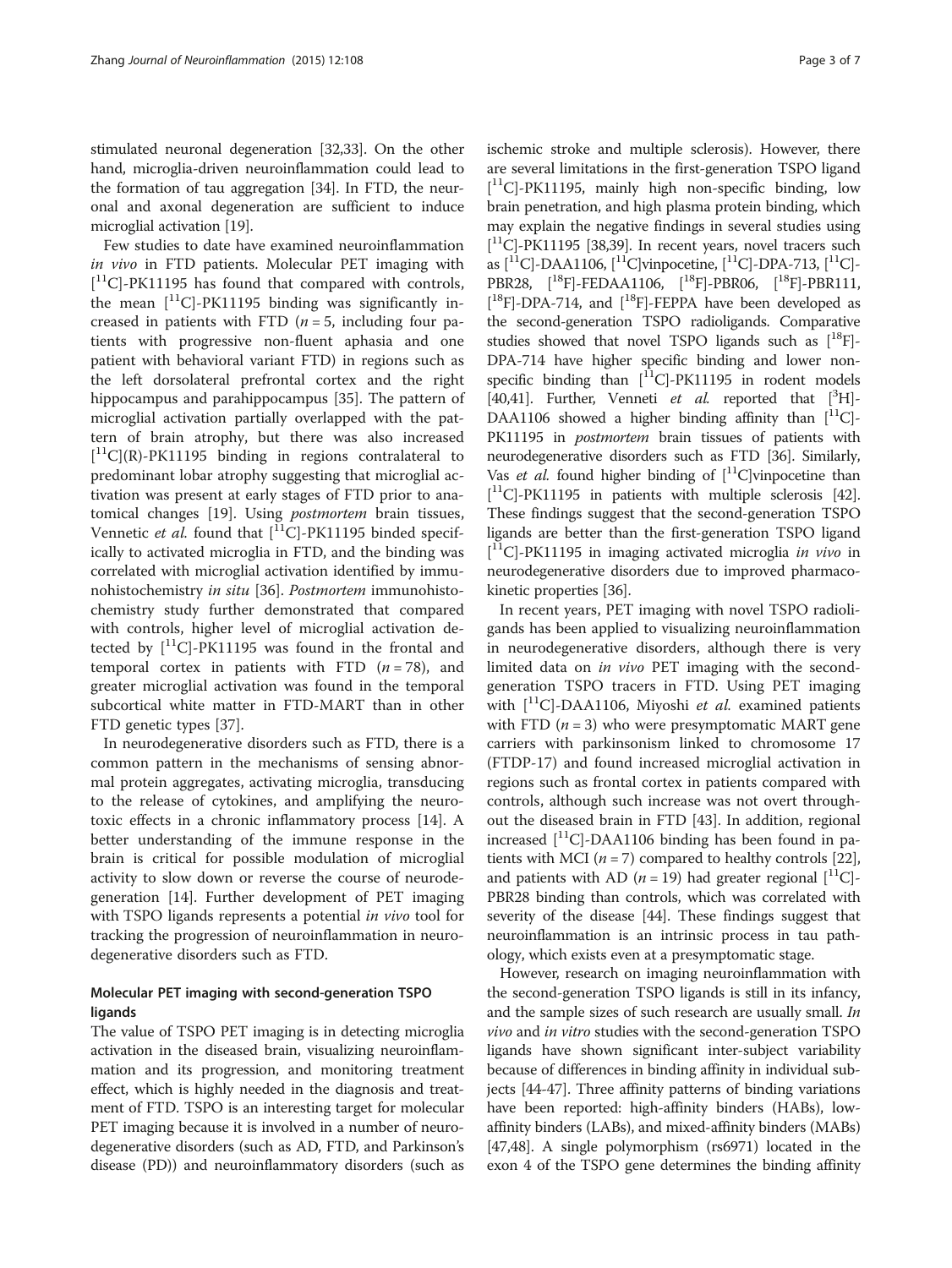of the second-generation ligands and causes large intersubject variation [[44,49,50](#page-5-0)], while for the first-generation TSPO ligand  $\binom{11}{1}$ -PK11195, the inter-subject variation in binding affinity is little.

Compared with carbon-11-labeled TSPO ligands (for example,  $[$ <sup>11</sup>C]-PK11195), tracers labeled with fluorine 18 have a longer half-life  $([$ <sup>18</sup>F] vs.  $[$ <sup>11</sup>C]: approximately 110 min vs. approximately 20 min), which is suitable for long-distance dissemination and larger clinical studies. Among the fluorine-18-labeled second-generation TSPO ligands,  $[{}^{18}F]$ -FEDAA1106 has proved ineffective [\[51,52](#page-5-0)] and  $[^{18}F]$ -PBR06 produces a metabolite that confounds quantification of TSPO binding [[53\]](#page-5-0), but  $[$ <sup>18</sup>F]-FEPPA (FEPPA) and [ 18F]-DPA-714 (DPA714) may be promising [\[54-56](#page-5-0)]. FEPPA PET imaging has been applied to animals [[54,57](#page-5-0)-[62\]](#page-5-0) and humans [[63](#page-5-0)-[70\]](#page-6-0) and has demonstrated that increased neuroinflammation was not associated with normal aging, but regional increased FEPPA uptake was associated with AD or PD [\[67](#page-6-0)-[70\]](#page-6-0). Similarly, there are a number of PET imaging studies with [ 18F]-DPA-714 [[40,56](#page-5-0)[,71](#page-6-0)-[79\]](#page-6-0), and focal increase in DPA714 uptake has been found in patients with neurodegenerative disorders such as amyotrophic lateral sclerosis (ALS) [[78](#page-6-0)].

Taken together, although in its infancy, research on PET imaging with the second-generation TSPO ligands is in progress and has shown increased uptake in brain regions associated with neuroinflammation in early FTD and other neurodegenerative disorders such as those of tau pathology (even at a presymptomatic stage), suggesting that TSPO imaging is useful in detecting neuroinflammation in vivo from the early stage of the disease.

# **Discussion**

In neurodegenerative and neuroinflammatory disorders, microglia activation may be an early phenomenon, which can be visualized by PET imaging with TSPO ligands, and the second-generation TSPO ligands have shown improved pharmacokinetic properties. However, to image neuroinflammation in FTD using PET with the second-generation TSPO ligands, several practical issues or technical details need to be considered.

First, since PET imaging with the second-generation TSPO ligands display inter-subject variability in binding affinity, the genotype at the polymorphism (rs6971) in the TSPO gene needs to be determined. Subjects may need to be screened for LABs because the secondgeneration TSPO ligands do not provide a measureable signal in PET studies involving LABs. The ratio of LABs in healthy subjects varies from 0% [\[66\]](#page-6-0) to 13.3% [\[80](#page-6-0)], and the ratio of LABs in one sample of AD patients was 15.4% [[67](#page-6-0)]. Therefore, genotype analysis for polymorphism

(rs6971) in the TSPO gene is needed before PET imaging scan, and a small portion of subjects with LABs may need to be excluded from PET imaging with the secondgeneration TSPO ligand.

Second, most of the human studies with fluorine-18 labeled second-generation TSPO ligands used scan acquisition times of 1.5 to 2 h which might be long for patients with FTD. In attempts to reduce FEPPA PET scan time, Rusjan et al. have found increased variability and decreased identifiability (with the average coefficient of variance ratio 14% for total distribution volume  $V(T)$ ) with 1.5-h scan time [\[64](#page-5-0)]. However, the average of V(T) were not significantly biased compared with those of 2-h scanning, and the  $V(T)$  values at 1.5 h were correlated with the values at 3 h  $(r^2 = 0.91)$ [[64\]](#page-5-0), suggesting that 1.5-h or shorter scan time might be possible if relative measures (for example, distribution volume ratio) are used.

Third, current PET imaging with the second-generation TSPO ligands usually requires arterial blood sampling to determine the blood radioactivity time-activity curve (TAC) and plasma radioactivity curve so that the input function for the kinetic analysis can be created to compute the ligand uptake and binding potential. Such invasive kinetic analysis is technically demanding, and uncomfortable and potentially painful to patients. To avoid the need for arterial blood sampling, it is necessary to apply non-invasive quantitative models that use radioactivity concentration in a reference region (that is, brain area with negligible binding) to approximate concentration of tracer in the non-displaceable compartment as an indirect input function [[80-86](#page-6-0)]. However, microglia cells and the TPSO ligand binding sites are distributed throughout the entire brain, and a reference region can hardly be found in the brain.

In the past, the first-generation TSPO ligand  $[^{11}C]$ -PK11195 (PK11195) faced similar difficulties. Turkheimer et al. developed a non-invasive analysis method for PK11195 PET using reference and target region modeling where predefined kinetic classes were used to extract a gray matter reference tissue [\[87](#page-6-0)]. They found that binding potential values obtained by a plasma input were highly correlated with those of a reference input [[86\]](#page-6-0). Since then, non-invasive kinetic analysis has been increasingly adopted in PK11195 PET imaging, and arterial blood sampling is no longer needed. Therefore, it is possible to apply non-invasive kinetic analyses such as the reference approach to PET imaging with the second-generation TSPO ligands [\[87](#page-6-0)]. However, there are mainly two challenges: (1) Since the kinetics of HAB and MAB genetic groups may differ, a database of reference for both HAB and MAB groups may be needed; (2) The second-generation TSPO ligands show high level of vascular binding [[88\]](#page-6-0), which may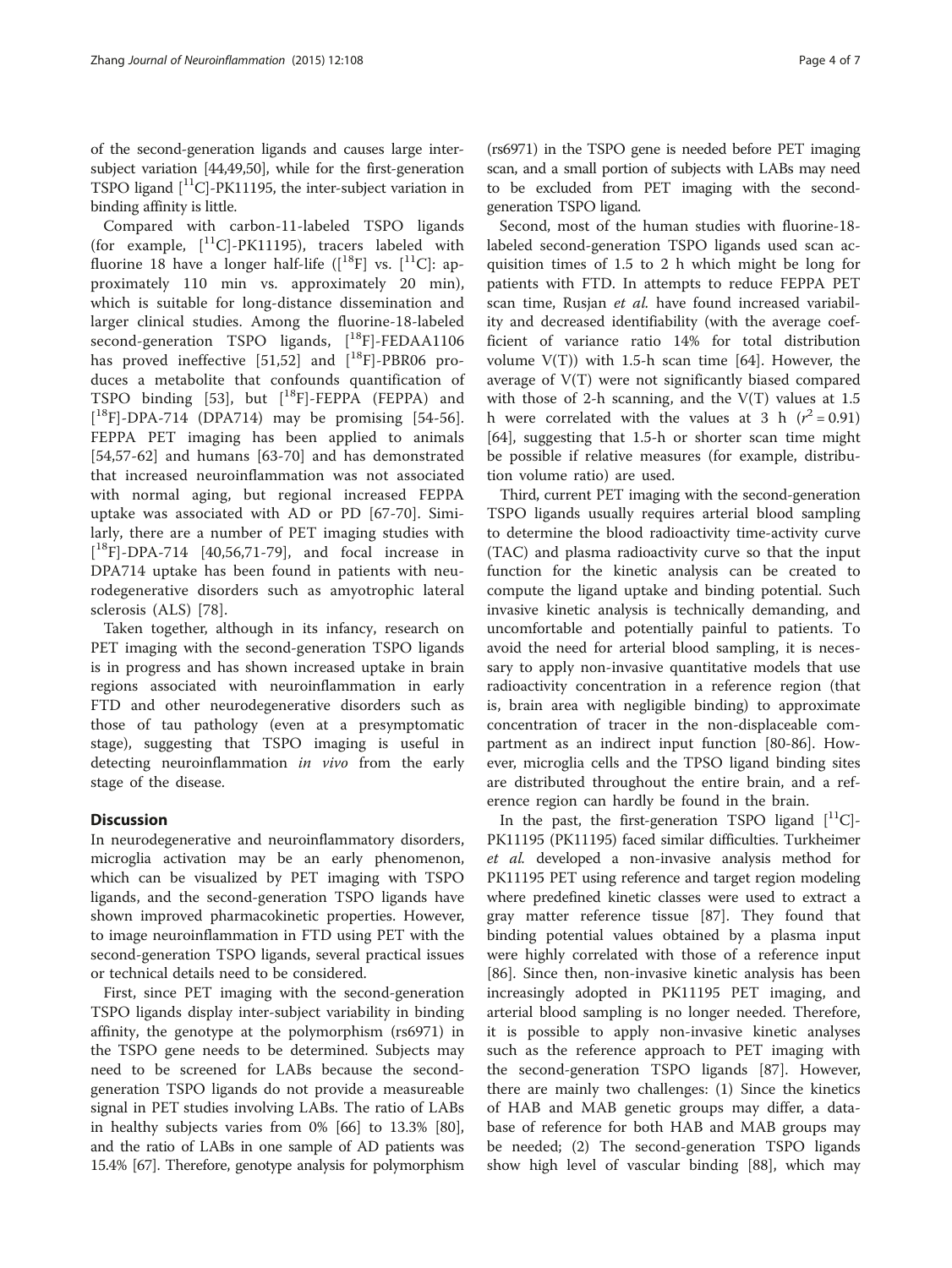<span id="page-4-0"></span>make it difficult to separate the normal gray matter from other tissue classes.

Finally, it is unclear how accurate TSPO PET imaging is in detecting neuroinflammation in neurodegenerative dementias. There are on-going clinical trials with TSPO ligands such as FEPPA [[89](#page-6-0)-[91](#page-6-0)],  $[^{11}C]$ PBR28 [\[92\]](#page-6-0), and [ 18F]PDA-714 [[93](#page-6-0)] in neurodegenerative disorders (one study including FTD). However, published results of these studies are not available yet. There is a need not only for tracking neuroinflammation in FTD with TSPO PET imaging, but also for assessing the accuracy of TSPO imaging in detecting neuroinflammation in FTD. This is especially needed for subtypes within FTD that may have unique molecular mechanisms related to neuroinflammation (that is, progranulin mutations).

# Conclusions

Recent molecular advances in the pathophysiology of the FTD have led to new disease models highlighting the potential role of pathologic neuroinflammation in disease onset and progression. PET imaging with the secondgeneration TSPO ligands offers a potentially powerful means to identify neuroinflammatory patterns in vivo across the FTD subtypes. More studies are needed to image and track neuroinflammation in FTD, which may aid in the diagnosis of early FTD. It is anticipated that the advances of molecular imaging of brain TSPO will overcome technical difficulties and that molecular imaging of neuroinflammation could aid in the characterization of neuroinflammation in FTD, increase our understanding of disease pathogenesis, and inform development and testing of novel therapeutic interventions.

#### Abbreviations

AD: Alzheimer's disease; ALC: acetyl-L-carnitine; ALS: amyotrophic lateral sclerosis; bv-FTD: behavioral variant FTD; CNS: central nervous system; DPA714: [<sup>18</sup>F]-DPA714; FEPPA: [<sup>18</sup>F]-FEPPA; FTD: frontotemporal dementia; FUS: fused in sarcoma protein; GRN: progranulin; HAB: high-affinity binders; IL: interleukin; LAB: low-affinity binders; MAB: mixed-affinity binders; MAPT: microtubule-associated protein tau; MCI: mild cognitive impairment; MS: multiple sclerosis; PD: Parkinson's disease; PNFA: progressive non-fluent aphasia; svPPA: semantic variant primary progressive aphasia; TDP: transactive response DNA-binding protein; TNF: tumor necrosis factor; TSPO: translocator protein.

#### Competing interests

The author declares no competing interests.

#### Author's contributions

JZ contributed to the drafting of the main text and producing the references. The author read and approved the final manuscript.

#### Acknowledgements

The author would like to thank Drs. Turkheimer, Rusjan, and Jennings for addressing questions of their work in this area and their related discussion. This work was supported by the University of Western Ontario, Schulich School of Medicine & Dentistry Research Initiative Grant.

### Received: 16 December 2014 Accepted: 6 January 2015 Published online: 29 May 2015

#### References

- 1. Neary D, Snowden JS, Mann DMA. Frontotemporal lobar degeneration: clinical and pathological relationships. Acta Neuropathol. 2007;114:31–8.
- 2. Hodges JR, Davies R, Xuereb J, Kril J, Halliday G. Survival in frontotemporal dementia. Neurology. 2003;61(3):349–54.
- 3. Riedl L, Mackenzie IR, Förstl H, Kurz A, Diehl-Schmid J. Frontotemporal lobar degeneration: current perspectives. Neuropsychiatric Disease Treatment. 2014;10:297–310.
- 4. Rademakers R, Neumann M, Mackenzie IR. Advances in understanding the molecular basis of frontotemporal dementia. Nat Rev Neurol. 2012;8(8):423–34.
- 5. Diehl-Schmid J, Pohl C, Perneczky R, Hartmann J, Förstl H, Kurz A. Frühsymptome, Überlebenszeit und Todesursachen. Initial symptoms, survival and causes of death in 115 patients with frontotemporal lobar degeneration. Fortschr Neurol Psychiatr. 2007;75(12):708–13.
- 6. Womack KB, Diaz-Arrastia R, Aizenstein HJ, Arnold SE, Barbas NR, Boeve BF, et al. Temporoparietal hypometabolism in frontotemporal lobar degeneration and associated imaging diagnostic errors. Arch Neurol. 2011;68(3):329–37.
- 7. Ho SW, Tsui YT, Wong TT, Cheung SK, Goggins WB, Yi LM, et al. Effects of 17-allylamino-17-demethoxygeldanamycin (17-AAG) in transgenic mouse models of frontotemporal lobar degeneration and Alzheimer's disease. Transl Neurodegener. 2013;2(1):24.
- 8. Neumann K, Farias G, Slachevsky A, Perez P, Maccioni RB. Human platelets tau: a potential peripheral marker for Alzheimer's disease. J Alzheimers Dis. 2011;25:103–9.
- 9. Borza LR. A review on the cause-effect relationship between oxidative stress and toxic proteins in the pathogenesis of neurodegenerative diseases. Rev Med Chir Soc Med Nat Iasi. 2014;118(1):19–27.
- 10. Heneka MT, Kummer MP, Latz E. Innate immune activation in neurodegenerative disease. Nat Rev Immunol. 2014;14(7):463–77.
- 11. Morales I, Guzmán-Martínez L, Cerda-Troncoso C, Farías GA, Maccioni RB. Neuroinflammation in the pathogenesis of Alzheimer's disease. A rational framework for the search of novel therapeutic approaches. Front Cell Neurosci. 2014;8:112.
- 12. Birch AM, Katsouri L, Sastre M. Modulation of inflammation in transgenic models of Alzheimer's disease. J Neuroinflammation. 2014;11:25–38.
- 13. Miller ZA, Rankin KP, Graff-Radford NR, Takada LT, Sturm VE, Cleveland CM, et al. TDP-43 frontotemporal lobar degeneration and autoimmune disease. J Neurol Neurosurg Psychiatry. 2013;84(9):956–62.
- 14. Jacobs AH, Tavitian B. INMiND consortium. Noninvasive molecular imaging of neuroinflammation. J Cereb Blood Flow Metab. 2012;32(7):1393–415.
- 15. Venneti S, Wiley CA, Kofler J. Imaging microglial activation during neuroinflammation and Alzheimer's disease. J Neuroimmune Pharmacol. 2009;4(2):227–43.
- 16. Kleinberger G, Capell A, Haass C, Van Broeckhoven C. Mechanisms of granulin deficiency: lessons from cellular and animal models. Mol Neurobiol. 2013;47:337–60.
- 17. Nichol KE, Kim R, Cotman CW. Bcl-2 family protein behaviour in frontotemporal dementia implies vascular involvement. Neurology. 2001;56(11 Suppl 4):S35–40.
- 18. Pickford F, Marcus J, Camargo LM, Xiao Q, Graham D, Mo JR, et al. Progranulin is a chemoattractant for microglia and stimulates their endocytic activity. Am J Pathol. 2011;178:284–95.
- 19. Rosso S, Landweer E, Houterman M, Donker Kaat L, van Duijn CM, van Swieten JC. Medical and environmental risk factors for sporadic frontotemporal dementia: a retrospective case–control study. J Neurol Neurosurg Psychiatry. 2003;74:1574–6.
- 20. Sjögren M, Folkesson S, Blennow K, Tarkowski E. Increased intrathecal inflammatory activity in frontotemporal dementia: pathophysiological implications. J Neurol Neurosurg Psychiatry. 2004;75:1107–11.
- 21. Cagnin A, Kassiou M, Meikle SR, Banati RB. In vivo evidence for microglial activation in neurodegenerative dementia. Acta Neurol Scand. 2006;114 Suppl 185:107–14.
- 22. Okello A, Koivunen J, Edison P, Archer HA, Turkheimer FE, Någren K, et al. Conversion of amyloid positive and negative MCI to AD over 3 years: an 11C-PIB PET study. Neurology. 2009;73(10):754–60.
- 23. Bhaskar K, Konerth M, Kokiko-Cochran ON, Cardona A, Ransohoff RM, Lamb BT. Regulation of tau pathology by the microglial fractalkine receptor. Neuron. 2010;68:19–31.
- 24. Yasuno F, Kosaka J, Ota M, Higuchi M, Ito H, Fujimura Y, et al. Increased binding of peripheral benzodiazepine receptor in mild cognitive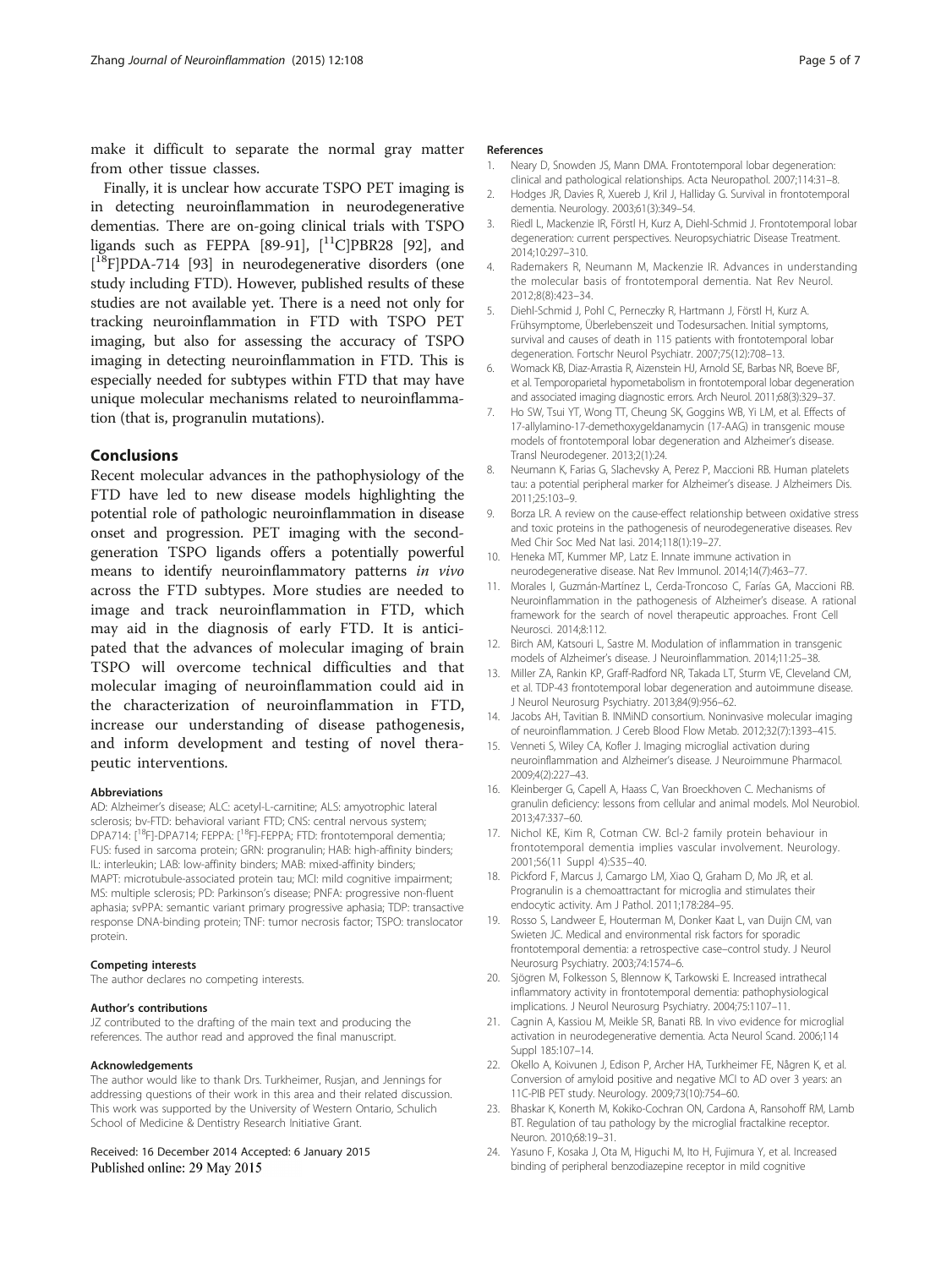<span id="page-5-0"></span>impairment-dementia converters measured by positron emission tomography with  $\int$ <sup>11</sup>C]DAA1106. Psychiatry Res. 2012;203(1):67-74.

- 25. Yoshiyama Y, Higuchi M, Zhang B, Huang SM, Iwata N, Saido TC. Synapse loss and microglial activation precede tangles in a P301S tauopathy mouse model. Neuron. 2007;53:337–51.
- 26. Zimmer ER, Leuzy A, Benedet AL, Breitner J, Gauthier S, Rosa-Net P. Tracking neuroinflammation in Alzheimer's disease: the role of positron emission tomography imaging. J Neuroinflammation. 2014;11:120.
- 27. Henry CJ, Huang Y, Wynne AM, Godbout JP. Peripheral lipopolysaccharide (LPS) challenge promotes microglial hyperactivity in aged mice that is associated with exaggerated induction of both pro-inflammatory IL-1beta and anti-inflammatory IL-10 cytokines. Brain Behav Immun. 2009;23(3):309–17.
- 28. Hommet C, Mondon K, Camus V, Ribeiro MJ, Beaufils E, Arlicot N, et al. Neuroinflammation and β amyloid deposition in Alzheimer's disease: in vivo quantification with molecular imaging. Dement Geriatr Cogn Disord. 2014;37(1–2):1–18.
- 29. Guerreiro RJ, Lohmann E, Brás JM, Gibbs JR, Rohrer JD, Gurunlian N, et al. Using exome sequencing to reveal mutations in TREM2 presenting as a frontotemporal dementia-like syndrome without bone involvement. JAMA Neurol. 2013;70:78–84.
- 30. Rayaprolu S, Mullen B, Baker M, Lynch T, Finger E, Seeley WW, et al. TREM2 in neurodegeneration: evidence for association of the p.R47H variant with frontotemporal dementia and Parkinson's disease. Mol Neurodegener. 2013;8:19.
- 31. Prinz M, Priller J. Microglia and brain macrophages in the molecular age: from origin to neuropsychiatric disease. Nat Rev Neurosci. 2014;15(5):300–12.
- 32. Liberatore GT, Jackson-Lewis V, Vukosavic S, Mandir AS, Vila M, McAuliffe WG, et al. Inducible nitric oxide synthase stimulates dopaminergic neurodegeneration in the MPTP model of Parkinson disease. Nat Med. 1999;5:1403–9.
- 33. McGeer PL, McGeer EG. Inflammation and the degenerative diseases of aging. Ann N Y Acad Sci. 2004;1035:104–16.
- 34. Kitazawa M, Oddo S, Yamasaki TR, Green KN, LaFerla FM. Lipopolysaccharideinduced inflammation exacerbates tau pathology by a cyclin-dependent kinase 5-mediated pathway in a transgenic model of Alzheimer's disease. J Neurosci. 2005;25:8843–53.
- 35. Cagnin A, Rossor M, Sampson EL, Mackinnon T, Banati RB. In vivo detection of microglial activation in frontotemporal dementia. Ann Neurol. 2004;56:894–7.
- 36. Venneti S, Wang G, Nguyen J, Wiley CA. The positron emission tomography ligand DAA1106 binds with high affinity to activated microglia in human neurological disorders. J Neuropathol Exp Neurol. 2008;67:1001–10.
- 37. Lant SB, Robinson AC, Thompson JC, Rollinson S, Pickering-Brown S, Snowden JS, et al. Patterns of microglial cell activation in frontotemporal lobar degeneration. Neuropathol Appl Neurobiol. 2014;40(6):686–96.
- 38. Wiley CA, Lopresti BJ, Venneti S, Price J, Klunk WE, DeKosky ST, et al. Carbon 11-labeled Pittsburgh compound B and carbon 11-labeled (R)- PK11195 positron emission tomographic imaging in Alzheimer disease. Arch Neurol. 2009;66:60–7.
- 39. Schuitemaker A, Kropholler MA, Boellaard R, van der Flier WM, Kloet RW, van der Doef TF, et al. Microglial activation in Alzheimer's disease: an (R) [11C]PK11195 positron emission tomography study. Neurobiol Aging. 2013;34:128–36.
- 40. Chauveau F, Van Camp N, Dollé F, Kuhnast B, Hinnen F, Damont A, et al. Comparative evaluation of the translocator protein radioligands 11C-DPA-713, 18F-DPA-714, and 11C-PK11195 in a rat model of acute neuroinflammation. J Nucl Med. 2009;50(3):468–76.
- 41. Van Camp N, Boisgard R, Kuhnast B, Thézé B, Viel T, Grégoire MC, et al. In vivo imaging of neuroinflammation: a comparative study between [(18)F]PBR111, [(11)C]CLINME and [(11)C]PK11195 in an acute rodent model. Eur J Nucl Med Mol Imaging. 2010;37(5):962–72.
- 42. Vas A, Shchukin Y, Karrenbauer VD, Cselényi Z, Kostulas K, Hillert J, et al. Functional neuroimaging in multiple sclerosis with radiolabelled glia markers: preliminary comparative PET studies with [11C]vinpocetine and [11C]PK11195 in patients. J Neurol Sci. 2008;264(1–2):9–17.
- 43. Miyoshi M, Shinotoh H, Wszolek ZK, Strongosky AJ, Shimada H, Arakawa R, et al. In vivo detection of neuropathologic changes in presymptomatic MAPT mutation carriers: a PET and MRI study. Parkinsonism Relat Disord. 2010;16(6):404–8.
- 44. Kreisl WC, Lyoo CH, McGwier M, Snow J, Jenko KJ, Kimura N, et al. Biomarkers Consortium PET Radioligand Project Team. In vivo radioligand

binding to translocator protein correlates with severity of Alzheimer's disease. Brain. 2013;136(Pt 7):2228–38.

- 45. Oh U, Fujita M, Ikonomidou VN, Evangelou IE, Matsuura E, Harberts E, et al. Translocator protein PET imaging for glial activation in multiple sclerosis. J Neuroimmune Pharmacol. 2011;6(3):354–61.
- 46. Fujita M, Imaizumi M, Zoghbi SS, Fujimura Y, Farris AG, Suhara T, et al. Kinetic analysis in healthy humans of a novel positron emission tomography radioligand to image the peripheral benzodiazepine receptor, a potential biomarker for inflammation. Neuroimage. 2008;40(1):43–52.
- 47. Owen DR, Gunn RN, Rabiner EA, Bennacef I, Fujita M, Kreisl WC, et al. Mixedaffinity binding in humans with 18-kDa translocator protein ligands. J Nucl Med. 2011;52(1):24–32.
- 48. Owen DR, Howell OW, Tang SP, Wells LA, Bennacef I, Bergstrom M, et al. Two binding sites for [3H]PBR28 in human brain: implications for TSPO PET imaging of neuroinflammation. J Cereb Blood Flow Metab. 2010;30(9):1608–18.
- 49. Mizrahi R, Rusjan PM, Kennedy J, Pollock B, Mulsant B, Suridjan I, et al. Translocator protein (18 kDa) polymorphism (rs6971) explains in-vivo brain binding affinity of the PET radioligand [(18)F]-FEPPA. J Cereb Blood Flow Metab. 2012;32(6):968–72.
- 50. Owen DR, Yeo AJ, Gunn RN, Song K, Wadsworth G, Lewis A, et al. An 18-kDa translocator protein (TSPO) polymorphism explains differences in binding affinity of the PET radioligand PBR28. J Cereb Blood Flow Metab. 2012;32(1):1–5.
- 51. Varrone A, Mattsson P, Forsberg A, Takano A, Nag S, Gulyás B, et al. In vivo imaging of the 18-kDa translocator protein (TSPO) with [18 F]FEDAA1106 and PET does not show increased binding in Alzheimer's disease patients. Eur J Nucl Med Mol Imaging. 2013;40(6):921–31.
- 52. Takano A, Piehl F, Hillert J, Varrone A, Nag S, Gulyás B, et al. In vivo TSPO imaging in patients with multiple sclerosis: a brain PET study with [18 F]FEDAA1106. EJNMMI Res. 2013;3(1):30.
- 53. Fujimura Y, Zoghbi SS, Simeon FG, Taku A, Pike VW, Innis RB, et al. Quantification of translocator protein (18 kDa) in the human brain with PET and a novel radioligand, 18F-PBR06. J Nucl Med. 2009;50:1047–53.
- 54. Wilson AA, Garcia A, Parkes J, McCormick P, Stephenson KA, Houle S, et al. Radiosynthesis and initial evaluation of [18F]-FEPPA for PET imaging of peripheral benzodiazepine receptors. Nucl Med Biol. 2008;35(3):305–14.
- James ML, Fulton RR, Vercoullie J, Henderson DJ, Garreau L, Chalon S, et al. DPA-714, a new translocator protein-specific ligand: synthesis, radiofluorination, and pharmacologic characterization. J Nucl Med. 2008;49:814–22.
- 56. Arlicot N, Vercouillie J, Ribeiro MJ, Tauber C, Venel Y, Baulieu JL, et al. Initial evaluation in healthy humans of [18F]DPA-714, a potential PET biomarker for neuroinflammation. Nucl Med Biol. 2012;39(4):570–8.
- 57. Hatano K, Yamada T, Toyama H, Kudo G, Nomura M, Suzuki H, et al. Correlation between FEPPA uptake and microglia activation in 6-OHDA injured rat brain. Neuroimage. 2010;52 Suppl 1:S138–8.
- 58. Liu F, Zhang X, Patterson TA, Liu S, Ali SF, Paule MG, et al. Assessment of potential neuronal toxicity of inhaled anesthetics in the developing nonhuman primate. J Drug Alcohol Res. 2012;1:1–9.
- 59. Zhang X, Paule MG, Newport GD, Liu F, Callicott R, Liu S, et al. MicroPET/CT imaging of [18F]-FEPPA in the nonhuman primate: a potential biomarker of pathogenic processes associated with anesthetic-induced neurotoxicity. ISRN Anesthesiology. 2012;261640:11.
- 60. Zhang X, Liu S, Paule MG, Newport GD, Callicott R, Berridge MS, et al. Protective effects of acetyl L-carnitine on inhalation anesthetic-induced neuronal damage in the nonhuman primate. J Mol Pharm Org Process Res. 2013;1:1.
- 61. Bennacef I, Salinas C, Horvath G, Gunn R, Bonasera T, Wilson A, et al. Comparison of [11C]PBR28 and [18F]FEPPA as CNS peripheral benzodiazepine receptor PET ligands in the pig. J Nucl Med. 2008;49(Supplement 1):81P.
- 62. Vasdev N, Green DE, Vines DC, McLarty K, McCormick PN, Moran MD, et al. Positron-emission tomography imaging of the TSPO with [(18)F]FEPPA in a preclinical breast cancer model. Cancer Biother Radiopharm. 2013;28(3):254–9.
- 63. Jennings D, Evaluation of [18F] FEPPA and PET imaging as a marker of inflammation in subjects with neurological conditions, [Clinical Trial: <http://clinicaltrials.gov/show/NCT00970333>], 2009–2012.
- 64. Rusjan PM, Wilson AA, Bloomfield PM, Vitcu I, Meyer JH, Houle S, et al. Quantitation of translocator protein binding in human brain with the novel radioligand [18F]-FEPPA and positron emission tomography. J Cereb Blood Flow Metab. 2011;31(8):1807–16.
- 65. Suridjan I, Rusjan PM, Kenk M, Verhoeff NP, Voineskos AN, Rotenberg D, et al. Quantitative imaging of neuroinflammation in human white matter: a